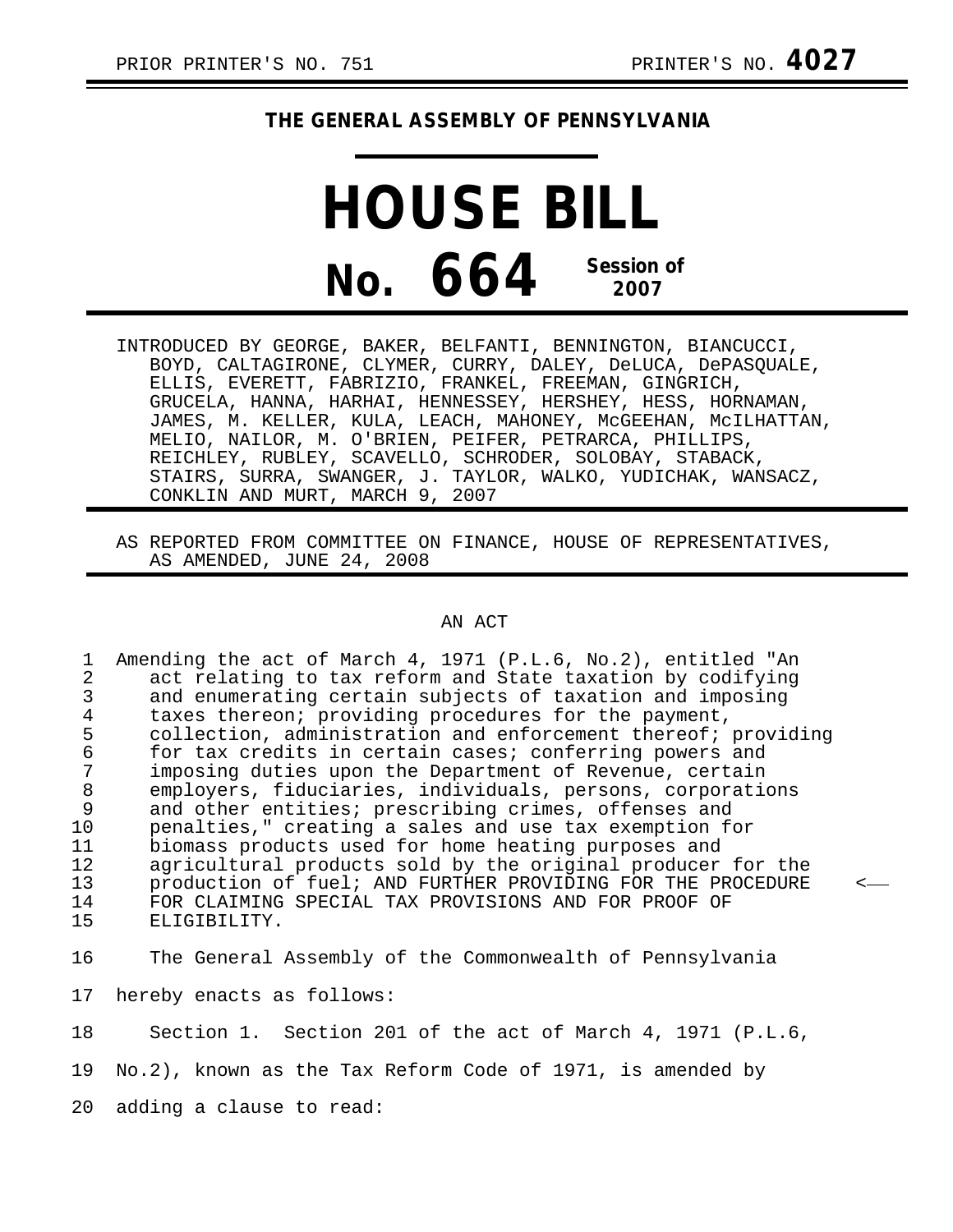1 Section 201. Definitions.--The following words, terms and 2 phrases when used in this Article II shall have the meaning 3 ascribed to them in this section, except where the context 4 clearly indicates a different meaning:

5 \* \* \*

6 (eee) "Biomass." Organic, nonfossil plant-derived material. 7 Section 2. Section 204(5) of the act, amended June 30, 1995 8 (P.L.139, No.21), is amended and the section is amended by 9 adding a clause to read:

10 Section 204. Exclusions from Tax.--The tax imposed by 11 section 202 shall not be imposed upon any of the following:  $12 + * * *$ 

13 (5) The sale at retail or use of steam, natural and 14 manufactured and bottled gas, fuel oil, raw biomass, electricity 15 or intrastate subscriber line charges, basic local telephone 16 service or telegraph service when purchased directly by the user 17 thereof solely for his own residential use and charges for 18 telephone calls paid for by inserting money into a telephone 19 accepting direct deposits of money to operate.

20 \* \* \*

21 (67) The sale at retail or use of any agricultural product 22 <u>or byproduct sold by the original producer, or by a cooperative</u> 23 <u>organization or business agent representing such producer for</u> 24 the purposes of an original sale, for the production of fuel for 25 home heating, combustion engines or lubricants for machinery and 26 engines.

27 Section 3. This act shall take effect in 60 days.  $\sim$ 28 SECTION 3. SECTIONS 336.1 AND 336.2 OF THE ACT, ADDED MARCH < 29 13, 1974 (P.L.179, NO.32), ARE AMENDED TO READ: 30 SECTION 336.1. PROCEDURE FOR CLAIMING SPECIAL TAX

20070H0664B4027 - 2 -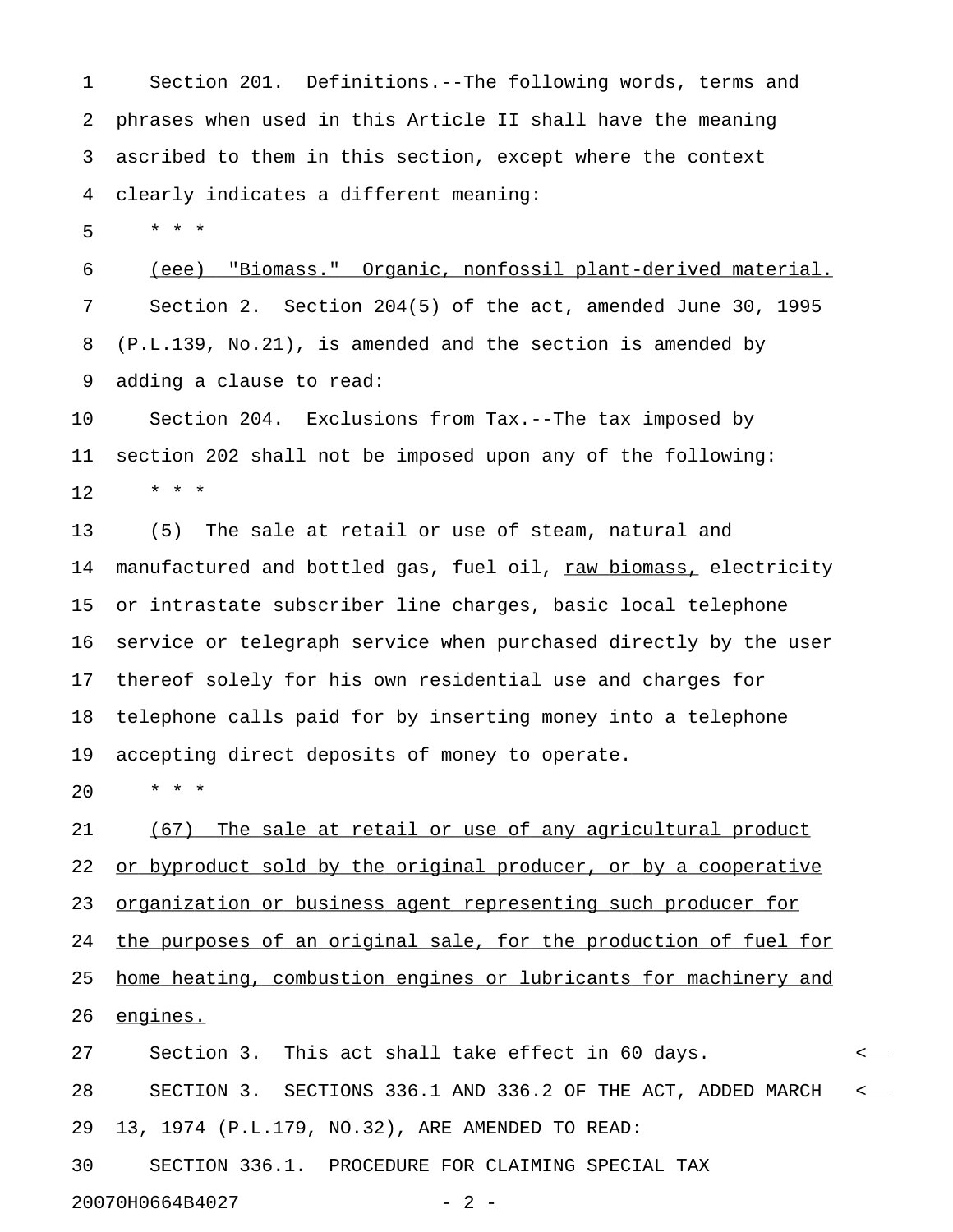1 PROVISIONS.--[THE] (A) WITH THE EXCEPTION OF THE EXPEDITED 2 CLAIM PROCEDURE AS PROVIDED FOR UNDER SUBSECTION (B), THE 3 FOLLOWING PROCEDURES SHALL BE EMPLOYED FOR CLAIMING THE SPECIAL 4 TAX PROVISIONS:

5 (1) THE CLAIMANT MAY CLAIM THE SPECIAL TAX PROVISIONS UPON 6 THE EXPIRATION OF HIS TAXABLE YEAR IN CONNECTION WITH HIS FILING 7 OF AN ANNUAL RETURN UNDER THE PROVISIONS OF THIS ARTICLE. 8 NOTWITHSTANDING ANY OTHER PROVISIONS OF THIS ARTICLE TO THE 9 CONTRARY, THE DEPARTMENT SHALL HAVE THE POWER TO PROMULGATE SUCH 10 RULES OR REGULATIONS AS IT MAY DEEM NECESSARY TO FAIRLY AND 11 REASONABLY IMPLEMENT THE PROVISIONS OF THIS SECTION.

12 (2) IF THE CLAIMANT RECEIVES INCOME AS DEFINED IN THIS 13 ARTICLE, OTHER THAN COMPENSATION FROM AN EMPLOYER, HE MAY CLAIM 14 THE SPECIAL TAX PROVISIONS IN CONNECTION WITH HIS FILING OF 15 ESTIMATED TAX RETURNS.

16 (B) (1) THE CLAIMANT MAY CLAIM THE SPECIAL TAX PROVISIONS 17 UPON THE EXPIRATION OF THE CLAIMANT'S TAXABLE YEAR BY FILING A

18 CERTIFICATION OF NO TAX LIABILITY IN LIEU OF FILING A TAX

19 RETURN, PROVIDED ALL OF THE FOLLOWING APPLY:

20  $(1)$  THE POVERTY INCOME OF THE CLAIMANT, OR THE JOINT POVERTY 21 INCOME OF THE CLAIMANT AND CLAIMANT'S SPOUSE, FOR THE TAXABLE

22 YEAR, DOES NOT EXCEED THE POVERTY INCOME LIMITATIONS PRESCRIBED

23 BY SECTION 304(D)(1).

24 (II) THE CLAIMANT IS ENTITLED TO ONE HUNDRED PER CENT TAX 25 FORGIVENESS FOR THE TAXABLE YEAR UNDER SECTION 304.

26 (III) THE CLAIMANT WAS NOT SUBJECT TO TAX WITHHOLDING

27 PURSUANT TO THIS ARTICLE IN THE TAXABLE YEAR.

28 (IV) NO TAX WAS WITHHELD ON ACCOUNT OF THE CLAIMANT PURSUANT 29 TO THIS ARTICLE IN THE TAXABLE YEAR.

30  $\qquad$  (V) THE CLAIMANT WAS NOT SUBJECT TO THE ESTIMATED TAX

20070H0664B4027 - 3 -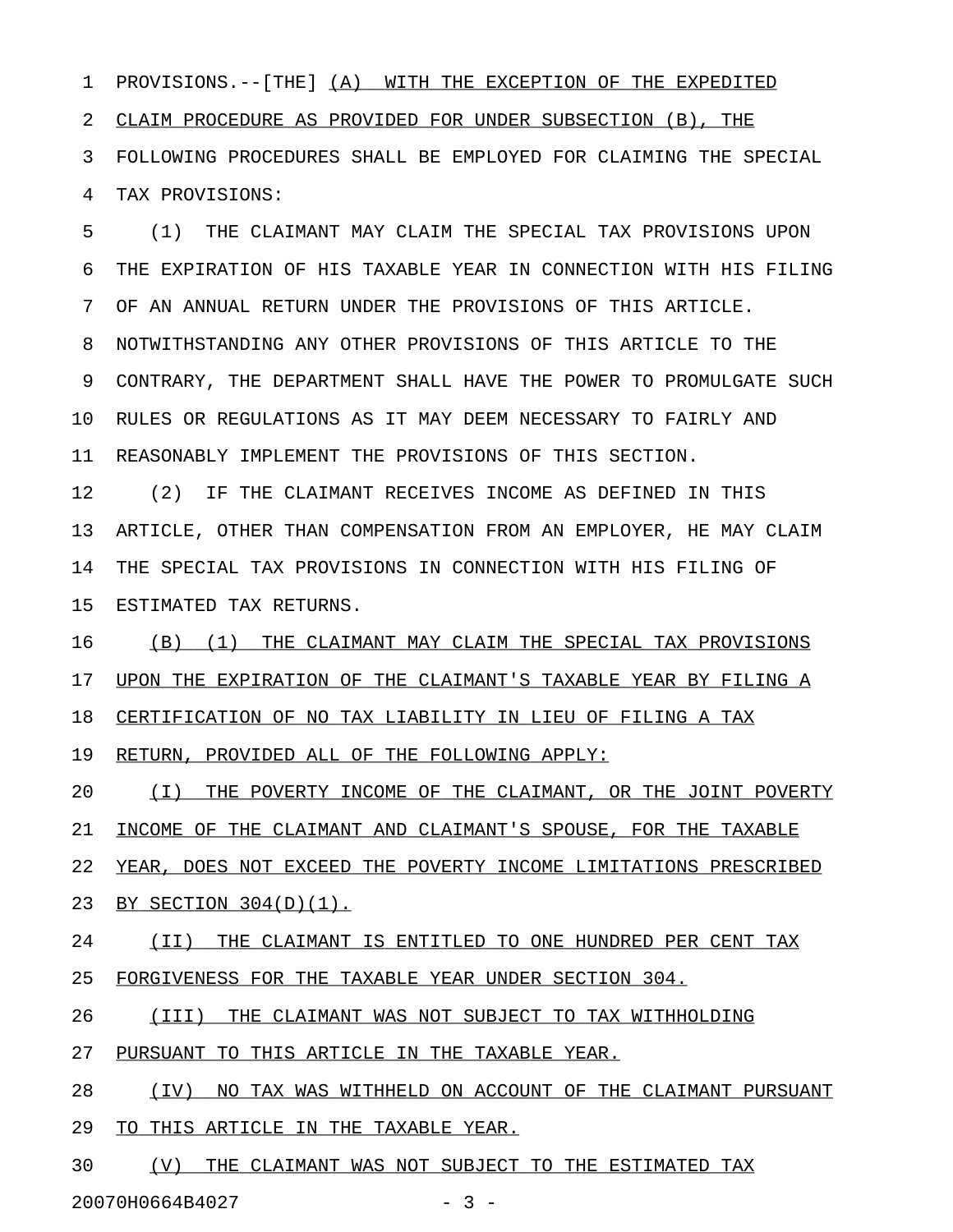1 PAYMENT REQUIREMENTS UNDER THIS ARTICLE IN THE TAXABLE YEAR. 2  $(VI)$  THE CLAIMANT MADE NO ESTIMATED TAX PAYMENTS IN THE 3 TAXABLE YEAR. 4 (VII) THE CLAIMANT IS NOT ENTITLED TO A TAX REFUND FOR THE 5 TAXABLE YEAR. 6 (VIII) THE FILING STATUS OF THE CLAIMANT HAS NOT CHANGED 7 FROM THE PRECEDING TAX YEAR. 8 (IX) THE CLAIMANT INCURRED NO PERSONAL INCOME TAX LIABILITY 9 AND WAS ENTITLED TO ONE HUNDRED PER CENT TAX FORGIVENESS FOR THE 10 PRECEDING TAX YEAR UNDER SECTION 304 AND CLAIMED SUCH TAX 11 FORGIVENESS BY FILING THE APPROPRIATE TAX SCHEDULE FOR THE TAX 12 YEAR. 13 (2) THE FURNISHING OF FALSE INFORMATION ON THE CERTIFICATION 14 BY THE CLAIMANT SHALL CONSTITUTE A VIOLATION OF 18 PA.C.S. § 15 4904 (RELATING TO UNSWORN FALSIFICATION TO AUTHORITIES). ANY 16 PERSON WHO WILFULLY AIDS OR ASSISTS IN, OR PROCURES, COUNSELS OR 17 ADVISES THE PREPARATION OR PRESENTATION OF A CERTIFICATION WHICH 18 IS FRAUDULENT OR IS FALSE AS TO ANY MATERIAL MATTER, COMMITS A 19 MISDEMEANOR AND SHALL, UPON CONVICTION, BE SENTENCED TO PAY A 20 FINE NOT EXCEEDING FIVE THOUSAND DOLLARS (\$5,000) OR TO UNDERGO 21 IMPRISONMENT NOT EXCEEDING TWO YEARS, OR BOTH. 22 (3) THE DEPARTMENT SHALL ESTABLISH THE FORM OF THE 23 CERTIFICATION THAT MAY BE FILED IN LIEU OF A TAX RETURN UNDER 24 THIS SUBSECTION. THE DEPARTMENT SHALL DEVELOP RULES, REGULATIONS 25 AND PROCEDURES AS IT DEEMS NECESSARY TO FAIRLY AND REASONABLY 26 IMPLEMENT THE PROVISIONS OF THIS SUBSECTION IN A SIMPLE AND 27 EXPEDITIOUS FASHION. IN ESTABLISHING AND DEVELOPING THE 28 CERTIFICATION FORM AND RULES, REGULATIONS AND PROCEDURES, THE 29 DEPARTMENT SHALL NOT REQUIRE THE SUBMISSION OF ANY ADDITIONAL 30 FORM, RETURN, REPORT OR SCHEDULE AS A PREREOUISITE OR CONDITION 20070H0664B4027 - 4 -